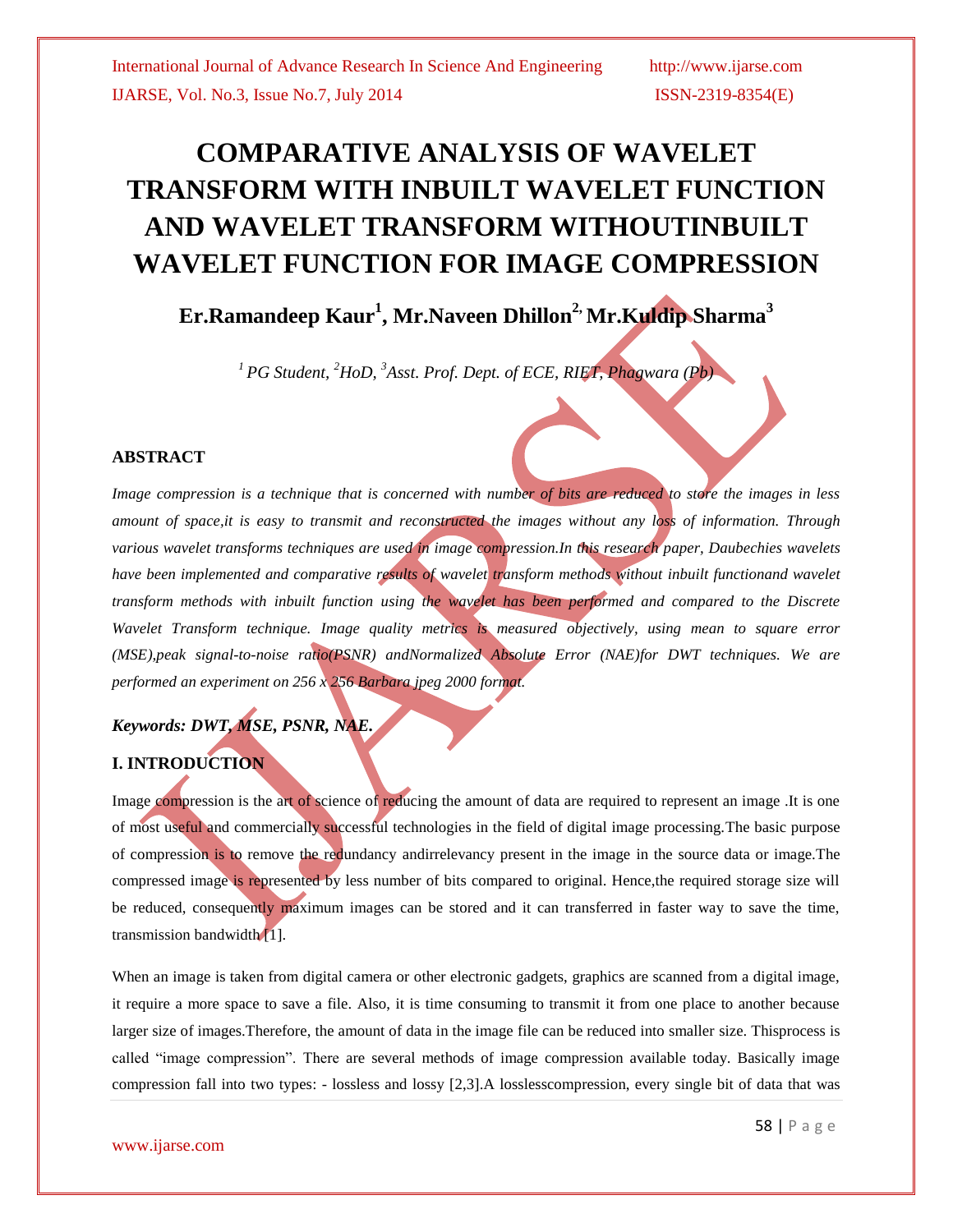originally in the file remains after file remains after file is uncompressed. On the other hand, lossy compression reduces a file by permanently eliminating certain information especially redundant information.

The basic idea behind any image compression is to represent data take less space and reducing the size of data ,it take less time to transfer data from one place to another via communication channels.Image compression is the process of representing information in a compact form. Today, image compression is employed in modern multimedia applications.Therefore, image compression is a necessary and essential method for creating image files with manageable and transmittable sizes.



### **Fig.1 Image Compression Models**

### **II. DISCRETE WAVELET TRANSFORM**

Wavelet transform (WT) represents an image as a sum of wavelet functions (wavelets) with different locations and scales [4]. Any decomposition of an image into wavelets involves apair of waveforms: one to represent the high frequencies corresponding to the detailed parts of an image (wavelet functionΨ)) and one for the low frequencies or smooth parts of an image (scaling function Φ). DWT is a multi-resolution decomposition scheme for input signals. The original signals are firs decomposed into two subspaces, low-frequency (low-pass) sub band and high-frequency (high-pass) sub band.For the classical DWT, the forward decomposition of a signal is implemented by a low-pass digital filter H and a high-pass digital filter G. Both digital filters are derived using the scaling function  $\Phi$  (t) and the corresponding wavelets Ψ (t).In a wavelet representation, we represent our signal in terms of functions that are localized both in time and frequency. Wavelets have become very popular in image processing. Wavelets are mathematical functions that can be used to transform one function representation into another. Wavelet transform performs multi-resolution image analysis. Multi-resolution means simultaneous representation of image on different resolution levels. For a two dimensional images, the approach of the 2D implementation of the discrete wavelet transform (DWT) is to perform the one dimensional DWT in row direction and it is followed by a one dimensional DWT in column direction



**Fig.2 the 2D Row and Column Computation of DWT**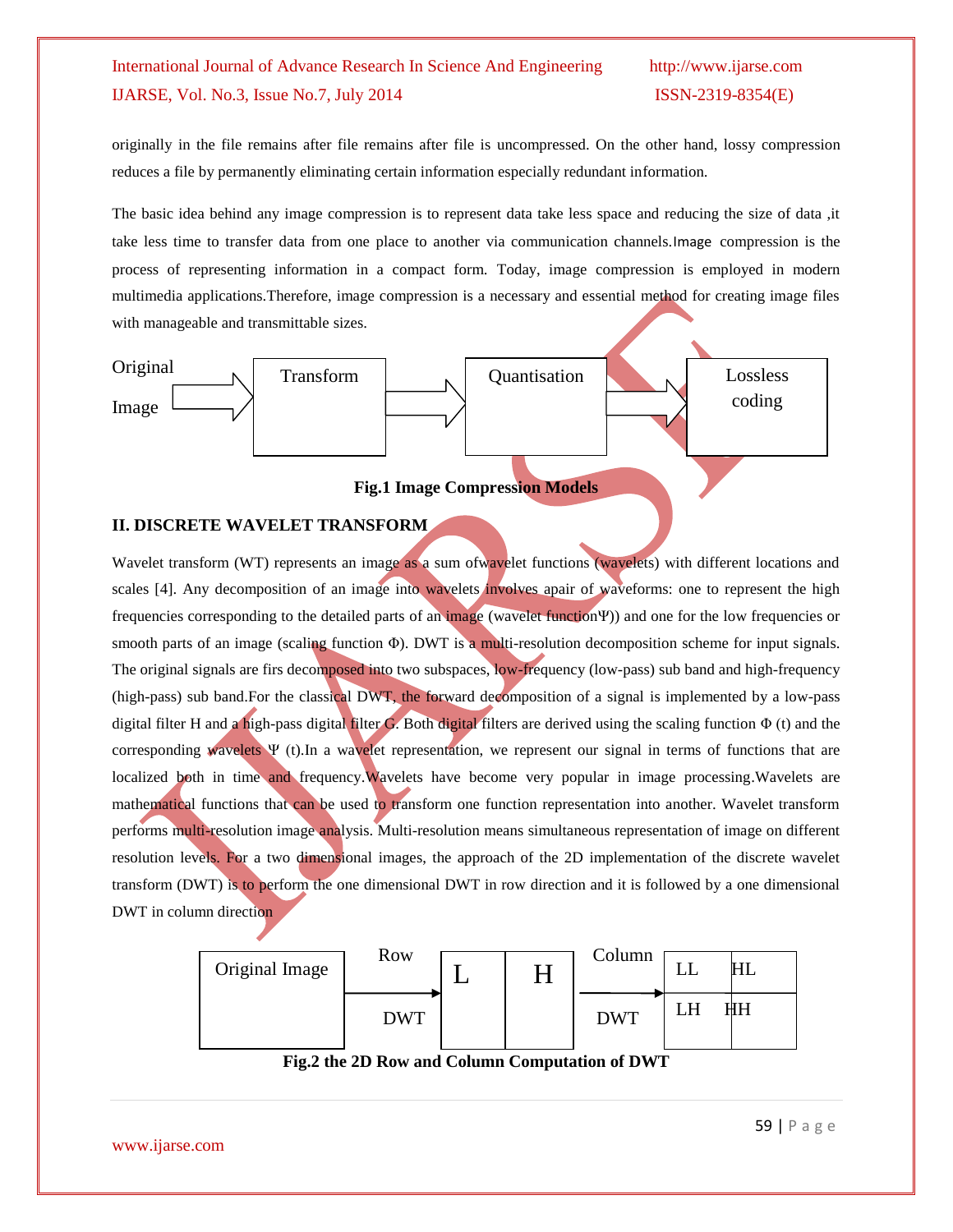LL is a coarser version of the original image and it contains the approximation information which is low frequency LH, HL, and HH are the high frequency sub-band containing the detail information.

### **2.1 Daub Wavelet Transformation without Inbuilt Function**

 $\beta_{1} = \alpha_2$  β<sub>2=</sub> **-**α<sub>1</sub>

The Daubechies wavelets are a family of orthogonal wavelets defining a discrete wavelet transform and characterized by a maximal number of vanishing moments for some given support.Scaling functions and wavelets can be constructed with desired degree of smoothness.

 $\mathbf{Daub2:}$ -Daub2 wavelet have two scaling function (  $\alpha$  ) and two wavelet functions (  $\beta$  ).

$$
\alpha_1 = 7.071067811865475E-01 \qquad \alpha_2 = 7.071067811865475E-0
$$

**Daub4:-** Daub4 wavelet have four scaling function ( $\alpha$ ) and four wavelet functions ( $\beta$ ).

$$
\alpha_1 = \frac{3 + \sqrt{3}}{4\sqrt{2}} \quad \alpha_2 = \frac{3 + \sqrt{3}}{4\sqrt{2}} \quad \alpha_3 = \frac{3 - \sqrt{3}}{4\sqrt{2}} \quad \alpha_4 = \frac{1 - \sqrt{3}}{4\sqrt{2}}
$$

$$
\beta_1 = \frac{1 - \sqrt{3}}{4\sqrt{2}} \ \beta_2 = \frac{\sqrt{3} - 3}{4\sqrt{2}} \ \beta_3 = \frac{3 + \sqrt{3}}{4\sqrt{2}} \ \beta_4 = \frac{-1 - \sqrt{3}}{4\sqrt{2}}
$$

If a signal f is linear over the support of a Daub4 wavelet, then the corresponding fluctuation value is zero. True for functions that have a continuous  $2<sup>nd</sup>$  derivative.

 $f'(x) \approx const \rightarrow f'(x) \approx (const) x$ 

**Daub6:**-Daub6 wavelet have six scaling function  $(\alpha)$  and six wavelet functions ( $\beta$ ).

 $\alpha$  <sub>1</sub>=0.332670552950083,  $\alpha$  <sub>2</sub>=0.806891509311092,  $\alpha$  <sub>3</sub>=0.459877502118491,

 $\alpha$  <sub>4</sub> = -0.135011020010255,  $\alpha$ <sub>5</sub> = -0.00854412738820267,  $\alpha$  <sub>6</sub> = 0.0035226291887095

$$
\beta = \alpha_{6} \beta = \alpha_{5} \beta_{3} = \alpha_{4} \beta_{4} = -\alpha_{3} \beta_{5} = \alpha_{2} \beta_{6} = -\alpha_{1}
$$

If a signal f is quadratic over the support of a Daub6wavelet, then the corresponding fluctuation value is zero.

#### **2.2 Procedure for daub wavelet without inbuilt function**

1. Read the original Image.

- 2. Convert color image into gray scale image.
- 3. Apply DWT (Daub wavelet) for compression on original image.
- 4. Obtained the compressed image.
- 5. Apply inverse DWT (Daub wavelet) on compressed image.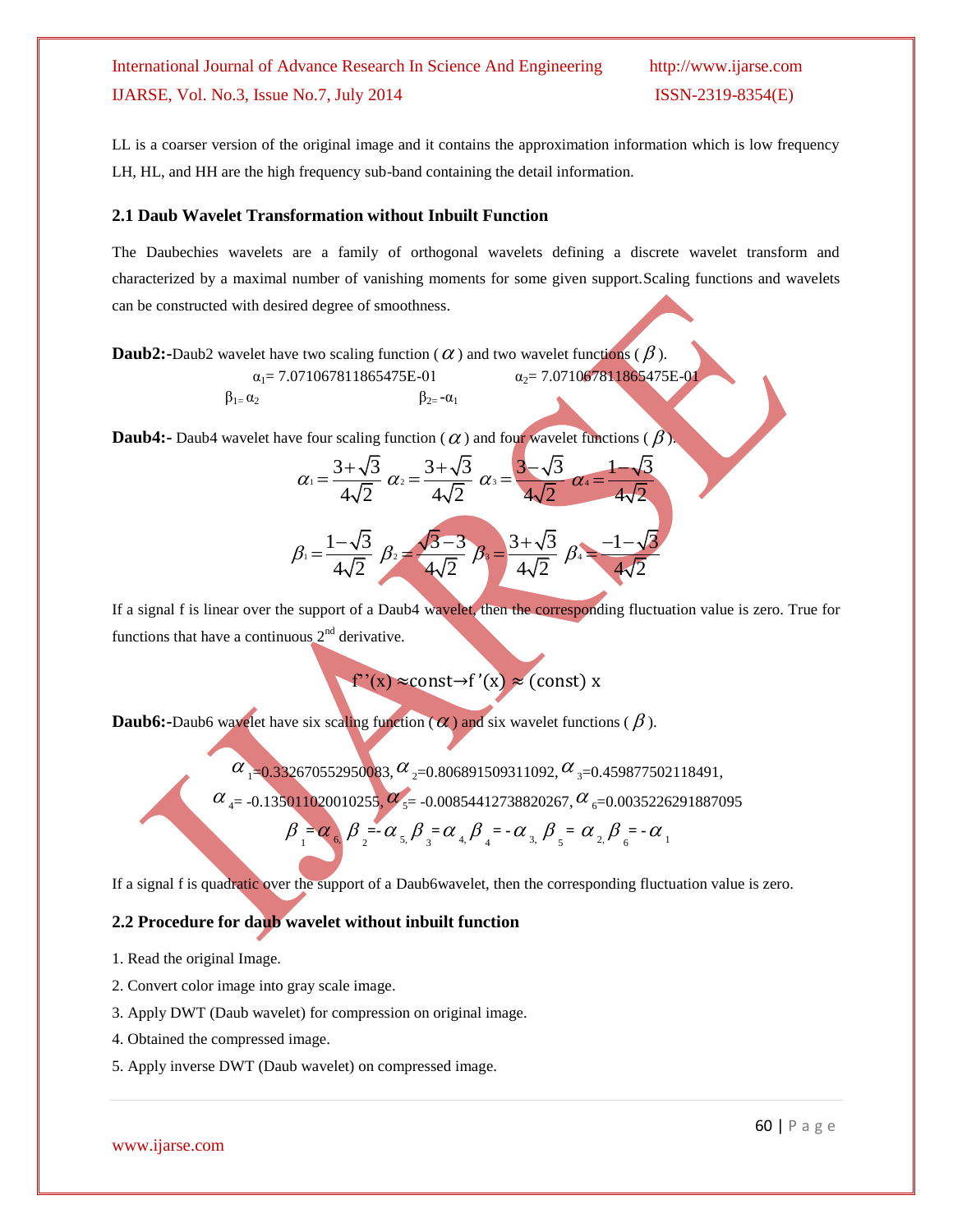- 6. Obtained the reconstructed image.
- 7. Displaying the resulting image and analysis the performance of the reconstructed image.
- 8. Display and compare the various results based on MSE, NAE and PSNR quality metrics.
- 9. The same process is repeated for other test images

### **2.3 Daub wavelet transform with inbuilt function**

Ingrid Daubechies, one of the brightest stars in the world of wavelet research, invented what are called compactly supported orthonormal wavelets. The names of the Daubechies family wavelets are written dbN, where N is the order, and db the "surname" of the wavelet.



### **2.4 Procedure for daub wavelet without inbuilt function**

- 1. Read the original Image.
- 2. Convert color image into gray scale image.
- 3. Apply 2 Dimensional DWT using Daubechies transform for compressing anImage.
- 4.Threshold Detail Coefficients: For each level, a threshold is selected and hard thresholding is applied to the detail coefficients.
- 5.Image is compressed using Daubechies wavelet.
- 6. Inverse Transformation/ Reconstruction: Reconstruct an estimate of the original image by applying the inverse transform.
- 7. Displaying the resulting image and analysis the performance of the reconstructed image.
- 8. Display and compare the various results based on MSE, NAE and PSNR quality metrics.
- 9. The same process is repeated for other test images.

#### **III. QUALITY METRICS**

Digital image compression techniques are normally analyzed with objective fidelity measuring metrics like Mean Square Error (MSE) and Normalized Absolute Error (NAE), Peak Signal to Noise Ratio (PSNR) is defined as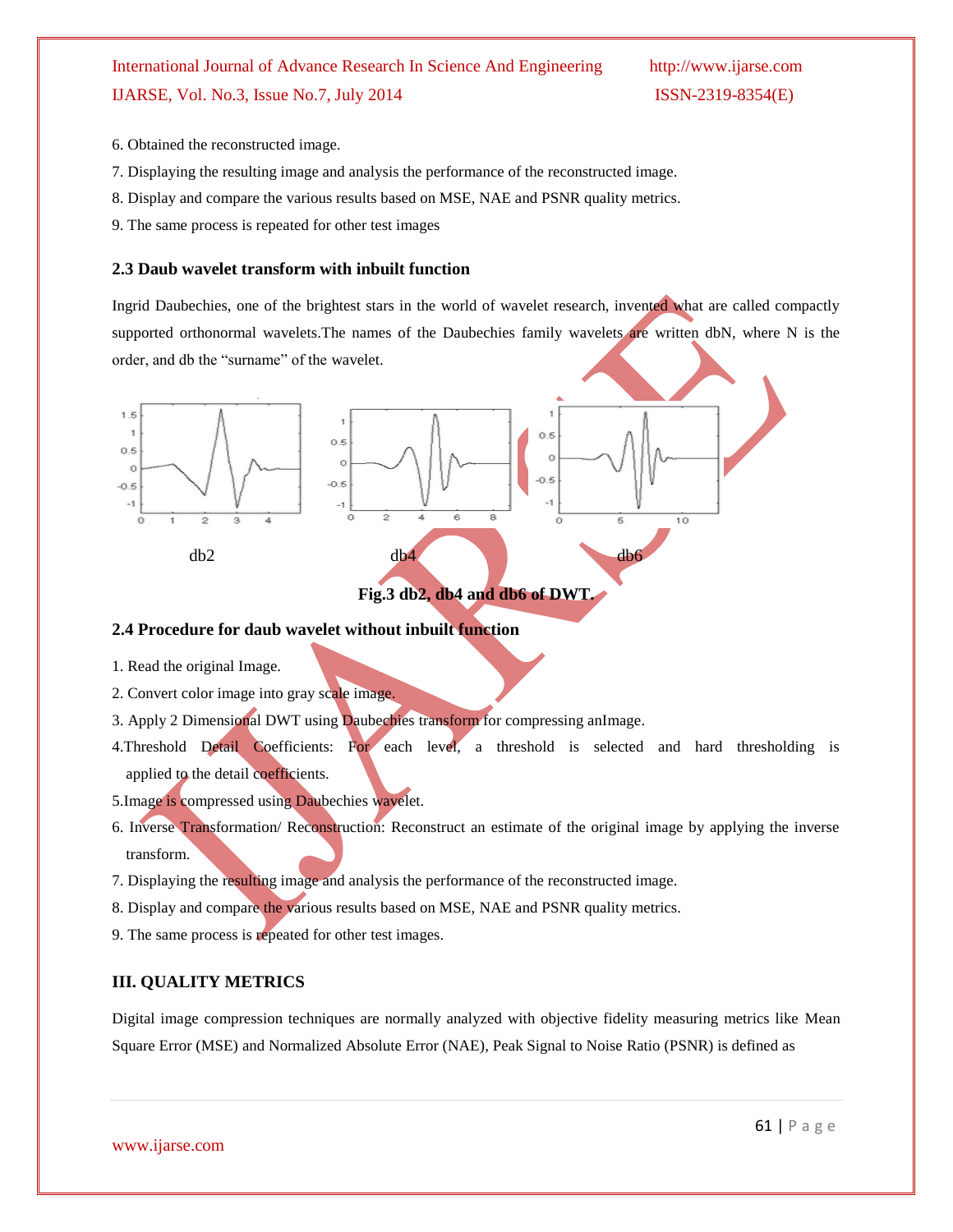$$
MSE = \frac{1}{MN} \sum_{m=0}^{M-1} \sum_{n=0}^{N-1} |x(m, n) - \tilde{x}(m, n)|^2
$$

Where  $M * N$  is the size of the original image.

#### **3.1 Normalized Absolute Error (NAE)**

The larger value of Normalized Absolute Error (NAE) means that image is poor quality. NAE is defined asfollow  
\n
$$
NAE = \sum_{m=1}^{M} \sum_{n=1}^{N} |x(m, n) - \hat{x}(m, n)| / \sum_{m=1}^{M} \sum_{n=1}^{N} x|m - n|
$$

#### **3.2 Peak Signal to Noise Ratio (PSNR)**

PSNR is the evaluation standard of the reconstructed image quality, and is an important measure of image compression. The objective performance is measured by **peak signal-to-noise-ratio (PSNR)** of the reconstructed image  $\tilde{x}$ . PSNR measured in decibels (dB) is given by:

$$
PSNR = 10 \log_{10} \left(\frac{255^2}{\text{MSE}}\right).
$$

Where the value of 255 is the maximum possible value that can be attained by the image signal Higher the PSNR value is, the better the reconstructed image is.

### **IV. RESULTS AND ANALYSIS**

The coding of this paper is done in MATLAB R2010a.In this paper, we compared and analyzed Daubechies wavelet of Discrete wavelet transform (DWT) with and without inbuilt functions. The quality of a compression method could be measured by the quality metrics such as Peak Signal to Noise Ratio (PSNR)and Normalized Absolute Error (NAE) .We compared the performance of Daubechies wavelet transform using image compression on "Barbara (256 x 256) JPEG 2000 ".

#### **Table-1**

| Wavelet name | MSE           | <b>PSNR</b> | <b>NAE</b> |
|--------------|---------------|-------------|------------|
| Duab2        | 1.1330e+003   | 17.5886     | 0.2627     |
| Duab4        | $6.4004e+003$ | 10.0687     | 0.6613     |
| Duab6        | $4.4423e+003$ | 1.6547      | 0.5393     |

www.ijarse.com